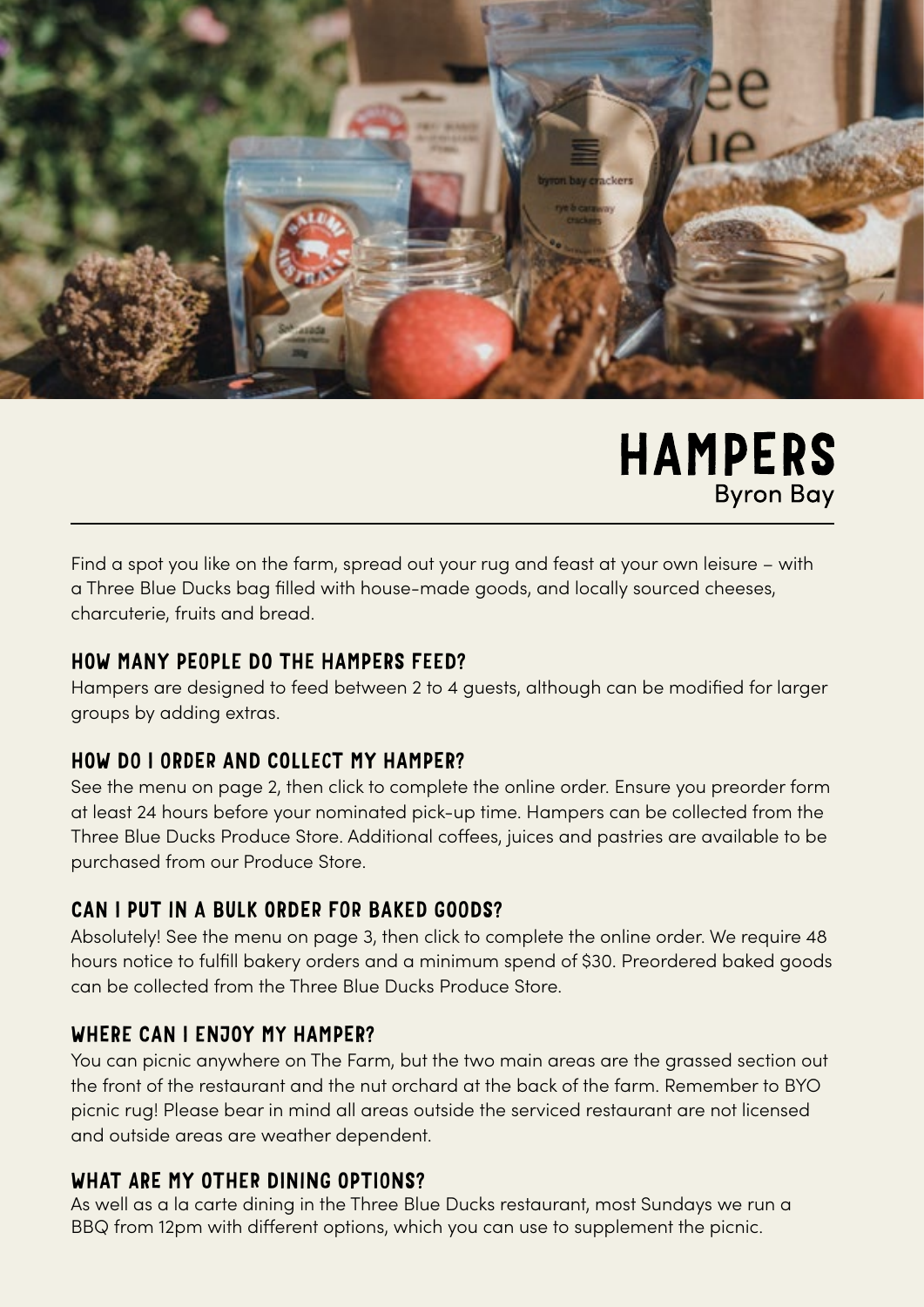# **HAMPERS & BAKED GOODS**

**Byron Bay** 

## GOOD MORNING HAMPER - \$60

2 x cold pressed juice The Bread Social baguette Salumi cold meat Brie 2 x The Bread Social croissant or pain au chocolat Butter and jam Seasonal berries Lady Finger bananas Hessian bag

## EXTRAS

| Baguette              | \$5     |
|-----------------------|---------|
| Pastry                | \$4     |
| Salami                | \$11.50 |
| <b>Brie</b>           | \$13    |
| <b>Butter and jam</b> | \$2     |
| Seasonal berries      | \$6.50  |

## PICNIC HAMPER - \$100

The Bread Social baguette **Crackers** Salumi cold meat – choice of salami or sobrasada Cheese – brie and blue Seasonal hummus Marinated olives Seasonal berries 2 x chocolate brownies Hessian bag

## EXTRAS

| <b>Baguette</b>         | \$5     |
|-------------------------|---------|
| Salami                  | \$11.50 |
| Sobrasada               | \$8.95  |
| <b>Brie</b>             | \$13    |
| <b>Marinated olives</b> | \$10    |
| Vegan pesto             | \$10    |
| <b>Brownie</b>          | \$5.50  |
| Chopping board          | $$89+$  |
| (starting from)         |         |

## DUCKS HAMPER - \$75

Hessian bag Ducks socks 'In The Country' cookbook Choice of salt (smoked, rosemary or fennel) House made Dukkah and recipe card